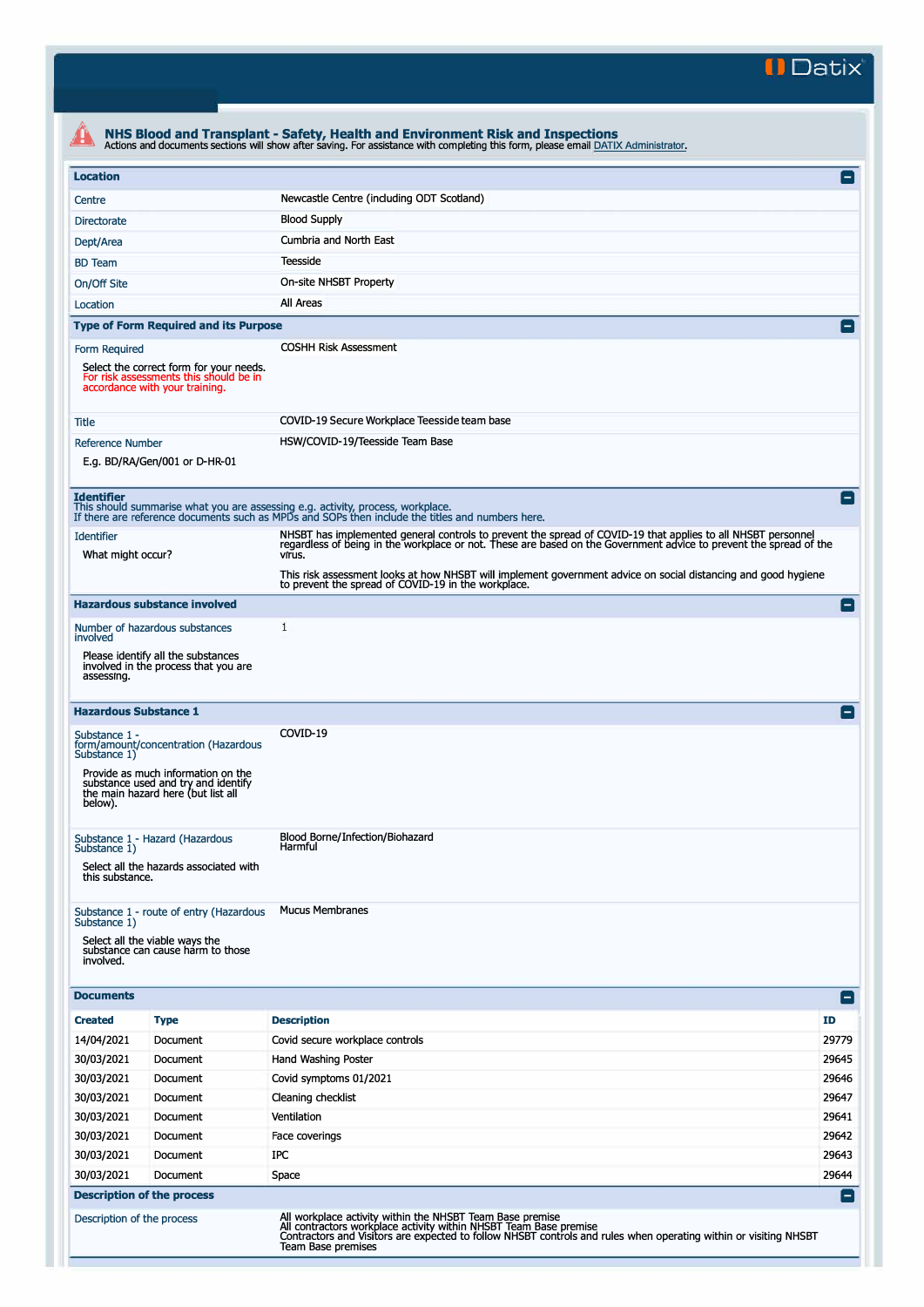## Frequency/duration of exposure and who is affected?

Frequency/duration of exposure and who All employees, contractors and visitors can be affected.<br>is affected? (Frequency/duration of Believed to be transmitted through;<br>exposure and who is affected?) contact with respirator

E)

e

۸

 $\blacksquare$ 

Inherent Risk Grading<br>Inherent risk is an evaluation of the damage that could occur assuming there are no controls are in place or there is catastrophic failure of the controls. It is<br>completed for the activity / assessmen

| Moderate              | Major     | Catastrophic |
|-----------------------|-----------|--------------|
|                       |           |              |
|                       |           |              |
| $\bullet$             | $\bullet$ | $\bullet$    |
| $\bullet$             | $\bullet$ | $\bullet$    |
| $\bullet$             | $\bullet$ | $\bullet$    |
| $\bigcirc$            | $\bullet$ | $\bullet$    |
| $\bullet$             | $\circ$   | $\bigcirc$   |
| Risk level (initial): |           |              |
|                       |           |              |
|                       |           |              |

**Controls in place**<br>Best practice is to directly link the controls to the hazards they are reducing and to list them in order of preference according to the hierarchy of control i.e.<br>eliminate, substitute, engineering cont

| Controls in place                                                                                                           | Local controls outlined below;                                                                                                                                                                                                                                                                                                                                                                                                                                                                                                                                                                                                                                                                                                                                                                                                                                                                                                                                                                                                                                                                                                                                   |
|-----------------------------------------------------------------------------------------------------------------------------|------------------------------------------------------------------------------------------------------------------------------------------------------------------------------------------------------------------------------------------------------------------------------------------------------------------------------------------------------------------------------------------------------------------------------------------------------------------------------------------------------------------------------------------------------------------------------------------------------------------------------------------------------------------------------------------------------------------------------------------------------------------------------------------------------------------------------------------------------------------------------------------------------------------------------------------------------------------------------------------------------------------------------------------------------------------------------------------------------------------------------------------------------------------|
| E.G. "Gloves available to wear-YES"<br>For COSHH assessments please<br>consider other controls e.g. Health<br>Surveillance. | Colleagues know not report for work if showing any symptoms of COVID-19 symptoms include high temperature<br>and/or new and continuous cough or a loss of, or change in, your normal sense of taste or smell (anosmia)<br>Colleagues aware of other symptoms.<br>Colleagues wive to other symptoms.<br>Colleagues know to avoid contact with someone who is displaying symptoms of coronavirus (COVID-19).<br>Colleagues was to avoid use of public transport, when possible.<br>Colleagues was hands re<br>After coughing or sneezing.<br>Colleagues maintain social distancing of 2m from others, whenever possible.<br>Colleagues know how to implement good respiratory hygiene measures when coughing, sneezing, wiping or blowing<br>nose removing and putting on face coverings<br>Colleagues take temperature on arrival and clean thermometer thoroughly after use.<br>Colleagues use disposable tissues when coughing or sneezing and dispose of immediately after use into the nearest<br>waste bin or clinical waste bin<br>Colleagues wear an appropriate FFP2 face mask as required<br>When on site, all Visitors / Contractors to sign in and out |
|                                                                                                                             | SOCIAL DISTANCING<br>Daily communications to emphasise social distancing.<br>Social distancing signage in place to remind staff about "hands face space"<br>Office-based colleagues working from home, wherever possible<br>Occupancy limits in place for maintaining social distance in separate areas to includ<br>Stores 2<br>Main Office - 4<br>Kitchen - 1<br>staff area 4<br>Computers arranged to allow space between workstations<br>Computers arranged to avoid face to face working<br>Alternative work areas available for colleagues to work either in isolation or maintain 2m social distancing.                                                                                                                                                                                                                                                                                                                                                                                                                                                                                                                                                   |
|                                                                                                                             | <b>CLEANING</b><br>Cleaning equipment is available in work areas.<br>Gloves and apron worn when cleaning<br>Ensure all shared touch points, inclusive of all items on cleaning checklist, are cleaned as detailed.<br>Cleaning logs to be completed, signed, dated and records retained.                                                                                                                                                                                                                                                                                                                                                                                                                                                                                                                                                                                                                                                                                                                                                                                                                                                                         |
|                                                                                                                             | <b>OTHER</b><br>Good housekeeping and hygiene to be maintained in the workplace<br>Ventilation within the shared office areas consisting keeping door open to garage.<br>Please add other controls below<br>There is no garage, vehicles are parked in car park, quite separate from each other, staff are aware of social<br>distancing and practice same.<br>No office staff at base.                                                                                                                                                                                                                                                                                                                                                                                                                                                                                                                                                                                                                                                                                                                                                                          |
| <b>Emergency Preparedness</b>                                                                                               |                                                                                                                                                                                                                                                                                                                                                                                                                                                                                                                                                                                                                                                                                                                                                                                                                                                                                                                                                                                                                                                                                                                                                                  |
|                                                                                                                             |                                                                                                                                                                                                                                                                                                                                                                                                                                                                                                                                                                                                                                                                                                                                                                                                                                                                                                                                                                                                                                                                                                                                                                  |

| If individuals are displaying any symptoms of COVID -19 as listed above, inform the Line Manager, individual<br>concerned to go home and follow government guidelines.<br><b>First Aid Measures</b> |  |
|-----------------------------------------------------------------------------------------------------------------------------------------------------------------------------------------------------|--|
|-----------------------------------------------------------------------------------------------------------------------------------------------------------------------------------------------------|--|

Final risk Grading<br>Residual risk is an evaluation of the damage that could occur after taking into account the effectiveness of current controls. It is completed for the activity /<br>assessment as a whole.

| <b>Residual Risk</b>         |                       | Impact              |              |                              |           |              |
|------------------------------|-----------------------|---------------------|--------------|------------------------------|-----------|--------------|
| Red-Extreme<br>Orange-High   | <b>Likelihood</b>     | <b>Negligible</b>   | <b>Minor</b> | <b>Moderate</b>              | Major     | Catastrophic |
| Yellow-Moderate<br>Green-Low | <b>Almost Certain</b> | $\overline{O}$      | $\bullet$    | $\bullet$                    | $\bullet$ | $\bullet$    |
|                              | Likely                | $\bigcirc$          | $\bullet$    | $\bullet$                    | $\bullet$ | $\bullet$    |
|                              | <b>Possible</b>       | $\bullet$           | $\bigcirc$   | $\bullet$                    | $\bullet$ | $\bullet$    |
|                              | <b>Unlikely</b>       | $\bullet$           | $\bigcirc$   | $\bigcirc$                   | $\bullet$ | $\bullet$    |
|                              | Rare                  | $\bullet$           | $\bullet$    | $\bullet$                    | $\bullet$ | $\bigcirc$   |
|                              |                       | Rating (current): 4 |              | <b>Risk level (current):</b> |           |              |
|                              |                       | Moderate            |              |                              |           |              |